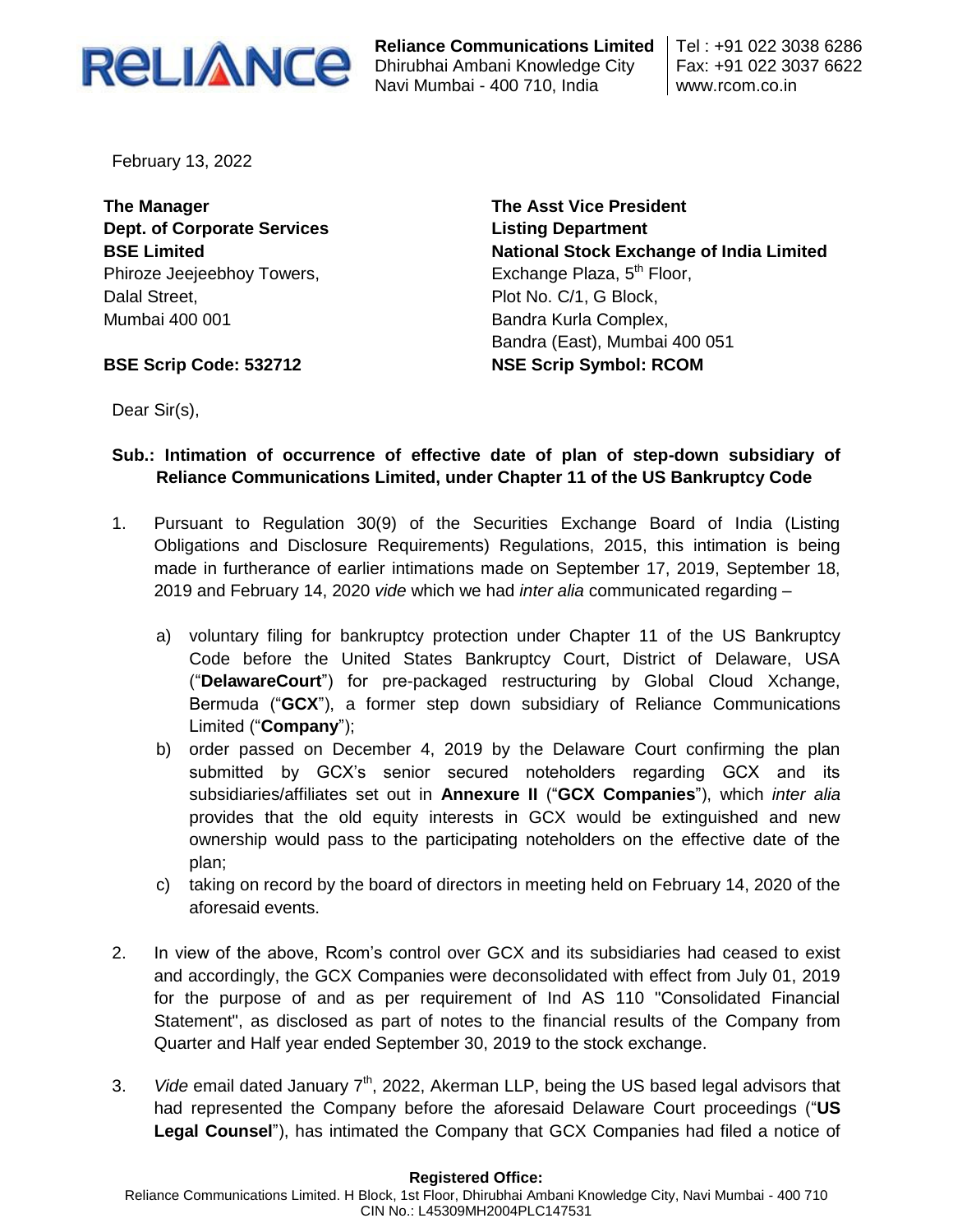

occurrence of effective date (December 31, 2020) with respect to the "regulated debtors" (in addition to effective date for the "non-regulated debtors" which occurred earlier on April 14, 2020).

- 4. In light of the aforesaid, in the meeting of the directors of the Company (convened by the resolution professional of the Company who is vested with powers of the Board in accordance with Section 17(1)(b) read together with Section 23 of the Insolvency and Bankruptcy Code, 2016) held on February 12, 2022 for the consideration and confirmation of the unaudited financial results (both stand-alone and consolidated) of the Company for the quarter and nine months ended on December 31, 2021, the directors of the Company also took note of the communication received from the US Legal Counsel regarding the effectiveness of the restructuring plan pertaining to GCX Companies, resulting in conclusion of divestment of the Company's interest and holdings in GCX Companies.
- 5. The disclosure as required under Regulation 30 of the SEBI Listing Regulations read with SEBI Circular No. CIR/CFD/CMD/4/2015 dated 9<sup>th</sup> September 2015, is enclosed herewith as Annexure-I.

You are requested to take the above information on record.

Thanking you.

Yours faithfully, For **Reliance Communications Limited**

PollisAP Grupta

**Rakesh Gupta Company Secretary** 

*(Reliance Communications Limited is under corporate insolvency resolution process pursuant to the provisions of the Insolvency and Bankruptcy Code, 2016. With effect from June 28, 2019, its affairs, business and assets are being managed by, and the powers of the board of directors are vested in, the Resolution Professional, Mr. Anish Niranjan Nanavaty, appointed by Hon'ble National Company Law Tribunal, Mumbai Bench, vide order dated June 21, 2019 which was published on the website of the Hon'ble National Company Law Tribunal, Mumbai Bench on June 28, 2019).*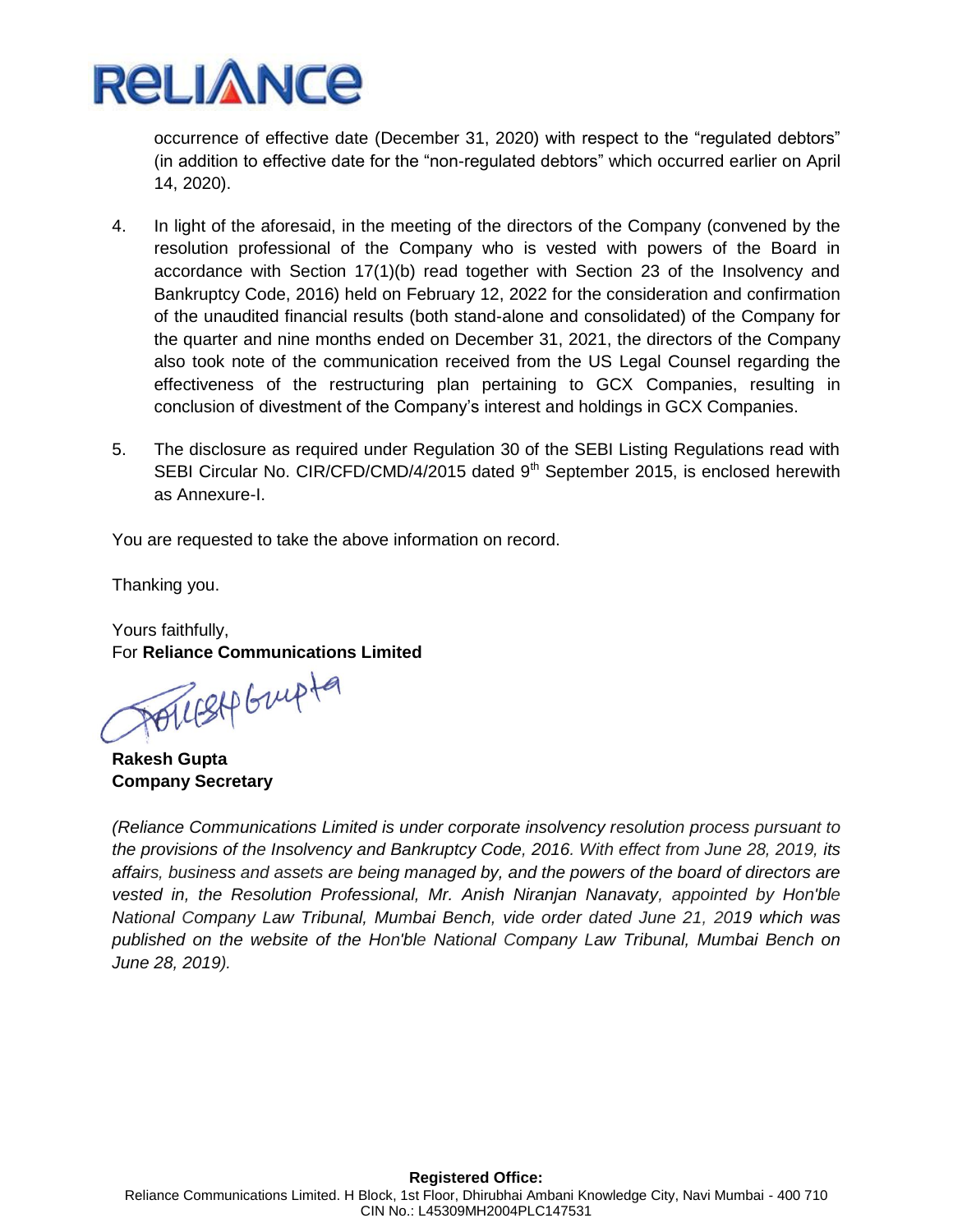

# **Annexure I**

# **Disposal of Indirect equity interest in GCX Companies**

| S.No. | Details of events that needs to be provided                                                                                                                                                              | <b>Information of such events</b>                                                                                                                                                                                                                                                                                                                                         |
|-------|----------------------------------------------------------------------------------------------------------------------------------------------------------------------------------------------------------|---------------------------------------------------------------------------------------------------------------------------------------------------------------------------------------------------------------------------------------------------------------------------------------------------------------------------------------------------------------------------|
| 1.    | The amount and percentage of the turnover or revenue<br>or income and net worth contributed by such unit or<br>division of the listed entity during the last financial year<br>i.e. as on March 31, 2021 | N.A.<br>The said companies were<br>deconsolidated with<br>effect<br>from July 01, 2019 for the<br>purpose of and<br>as<br>per<br>requirement of Ind AS 110<br>"Consolidated<br>Financial<br>Statement", thus<br>details<br>required as per S.No. 1 are<br>not applicable.                                                                                                 |
| 2.    | Date on which the agreement for sale has been entered<br>into                                                                                                                                            | N.A.                                                                                                                                                                                                                                                                                                                                                                      |
| 3.    | The expected date of completion of sale/disposal                                                                                                                                                         | Based on the email dated<br>January 07, 2022, received<br>from Akerman LLP, we have<br>informed<br>that<br>the<br>been<br>effective date of the joint<br>prepackaged Chapter 11 plan<br>modified)<br>as to<br>the<br>(as<br>"regulated debtors"<br>has<br>occurred on December 31,<br>2020 which was noted by<br>Directors in their meeting<br>held on February 12, 2022. |
| 4.    | Consideration received from such sale/disposal                                                                                                                                                           | NIL.<br>The<br>disposal<br>Indirect<br>of<br>equity interest of RCOM is as<br>per voluntary pre-packaged<br>restructuring under Chapter<br>11 of the US Bankruptcy<br>Code before Delaware Court.                                                                                                                                                                         |
| 5.    | Brief details of buyers and whether any of the buyers<br>belong to<br>the promoter/ promoter<br>group/group<br>companies                                                                                 | Participating noteholders of<br>GCX (as also intimated on<br>February 14, 2020 to the                                                                                                                                                                                                                                                                                     |

#### **Registered Office:**

Reliance Communications Limited. H Block, 1st Floor, Dhirubhai Ambani Knowledge City, Navi Mumbai - 400 710 CIN No.: L45309MH2004PLC147531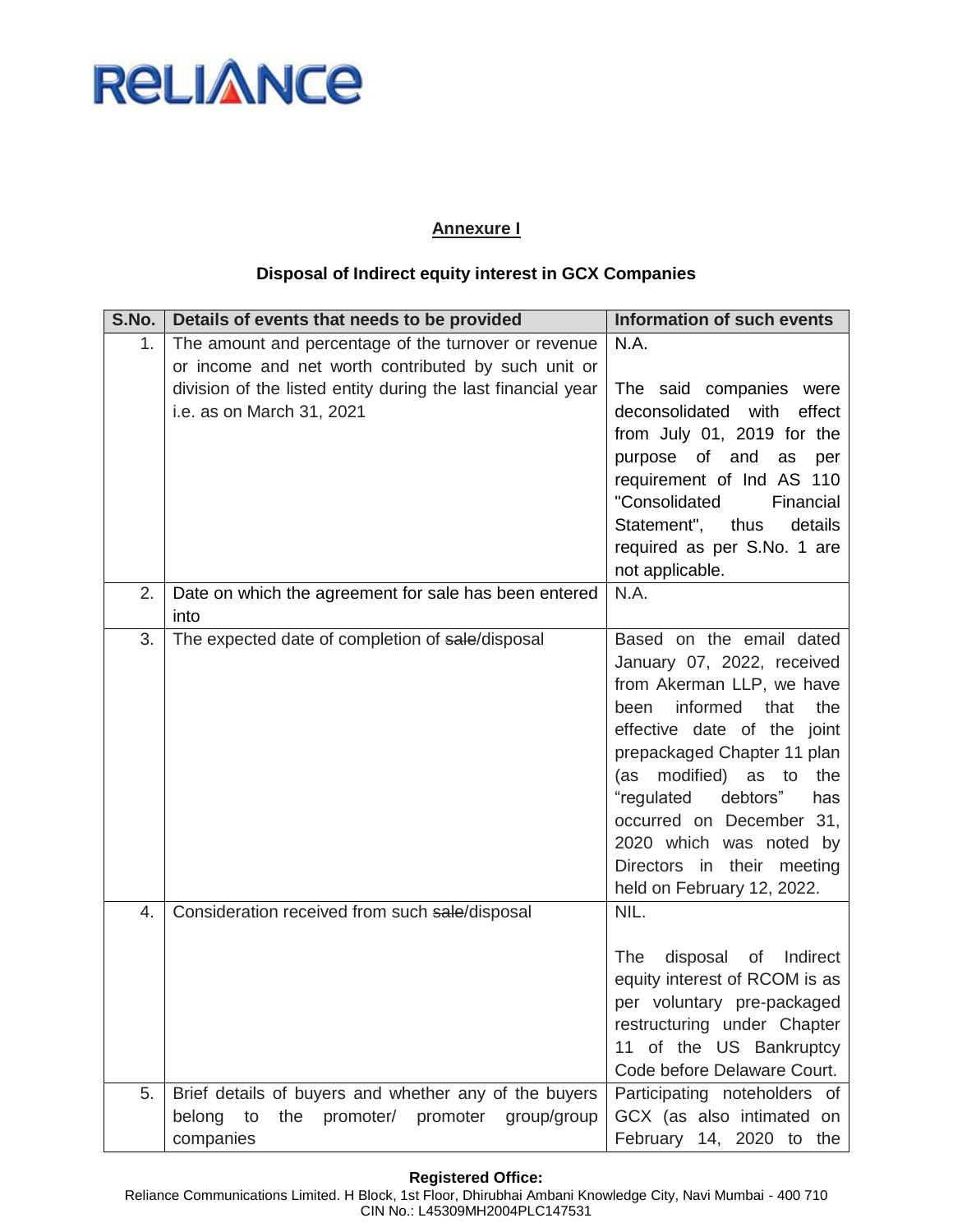

|    |                                                                                                                                                                                  | stock exchanges).                                                    |
|----|----------------------------------------------------------------------------------------------------------------------------------------------------------------------------------|----------------------------------------------------------------------|
|    |                                                                                                                                                                                  | Not related to<br>promoter/<br>group/group<br>promoter<br>companies. |
| 6. | Whether the transaction would fall within related party<br>transactions                                                                                                          | No. The transaction is not a<br>related party transaction            |
| 7. | Additionally, in case of a slump sale, indicative<br>disclosures provided for amalgamation/merger, shall<br>be disclosed by the listed entity with respect to such<br>slump sale | Not Applicable                                                       |

# **Annexure II - \*List of GCX Companies**

| Sr. No.                  | <b>Name of the Company</b>                       | <b>Country of Incorporation</b> |
|--------------------------|--------------------------------------------------|---------------------------------|
| 1                        | Global Cloud Xchange Limited                     | Bermuda                         |
| $\overline{2}$           | <b>GCX Limited</b>                               | <b>Bermuda</b>                  |
| 3                        | <b>Reliance Globalcom Limited</b>                | Bermuda                         |
| $\overline{\mathcal{A}}$ | FLAG Telecom Singapore Pte. Limited              | Singapore                       |
| 5                        | <b>FLAG Atlantic UK Limited</b>                  | <b>United Kingdom</b>           |
| 6                        | <b>Reliance FLAG Atlantic France SAS</b>         | France                          |
| $\overline{7}$           | <b>FLAG Telecom Taiwan Limited</b>               | Taiwan                          |
| 8                        | <b>FLAG Telecom Group Services Limited</b>       | Bermuda                         |
| 9                        | <b>FLAG Telecom Deutschland GmbH</b>             | Germany                         |
| 10                       | <b>FLAG Telecom Hellas AE</b>                    | Greece                          |
| 11                       | <b>FLAG Telecom Asia Limited</b>                 | Hong Kong                       |
| 12                       | FLAG Telecom Nederland B.V.                      | The Netherlands                 |
| 13                       | Reliance Globalcom (UK) Limited                  | <b>United Kingdom</b>           |
| 14                       | Yipes Holdings Inc.                              | <b>USA</b>                      |
| 15                       | Reliance Globalcom Services Inc.                 | <b>USA</b>                      |
| 16                       | YTV Inc.                                         | <b>USA</b>                      |
| 17                       | <b>FLAG Telecom Development Limited</b>          | Bermuda                         |
|                          | <b>FLAG Telecom Development Services Company</b> | Egypt                           |
| 18                       | <b>LLC</b>                                       |                                 |
| 19                       | <b>FLAG Telecom Network Services Limited</b>     | Ireland                         |
| 20                       | Reliance FLAG Telecom Ireland Limited            | Ireland                         |
| 21                       | <b>FLAG Telecom Japan Limited</b>                | Japan                           |
| 22                       | <b>FLAG Telecom Ireland Network Limited</b>      | Ireland                         |
| 23                       | <b>FLAG Telecom Network USA Limited</b>          | <b>USA</b>                      |
| 24                       | FLAG Telecom Espana Network SAU                  | Spain                           |
| 25                       | Reliance Vanco Group Limited                     | <b>United Kingdom</b>           |
| 26                       | <b>Euronet Spain SA</b>                          | Spain                           |

#### **Registered Office:**

Reliance Communications Limited. H Block, 1st Floor, Dhirubhai Ambani Knowledge City, Navi Mumbai - 400 710 CIN No.: L45309MH2004PLC147531